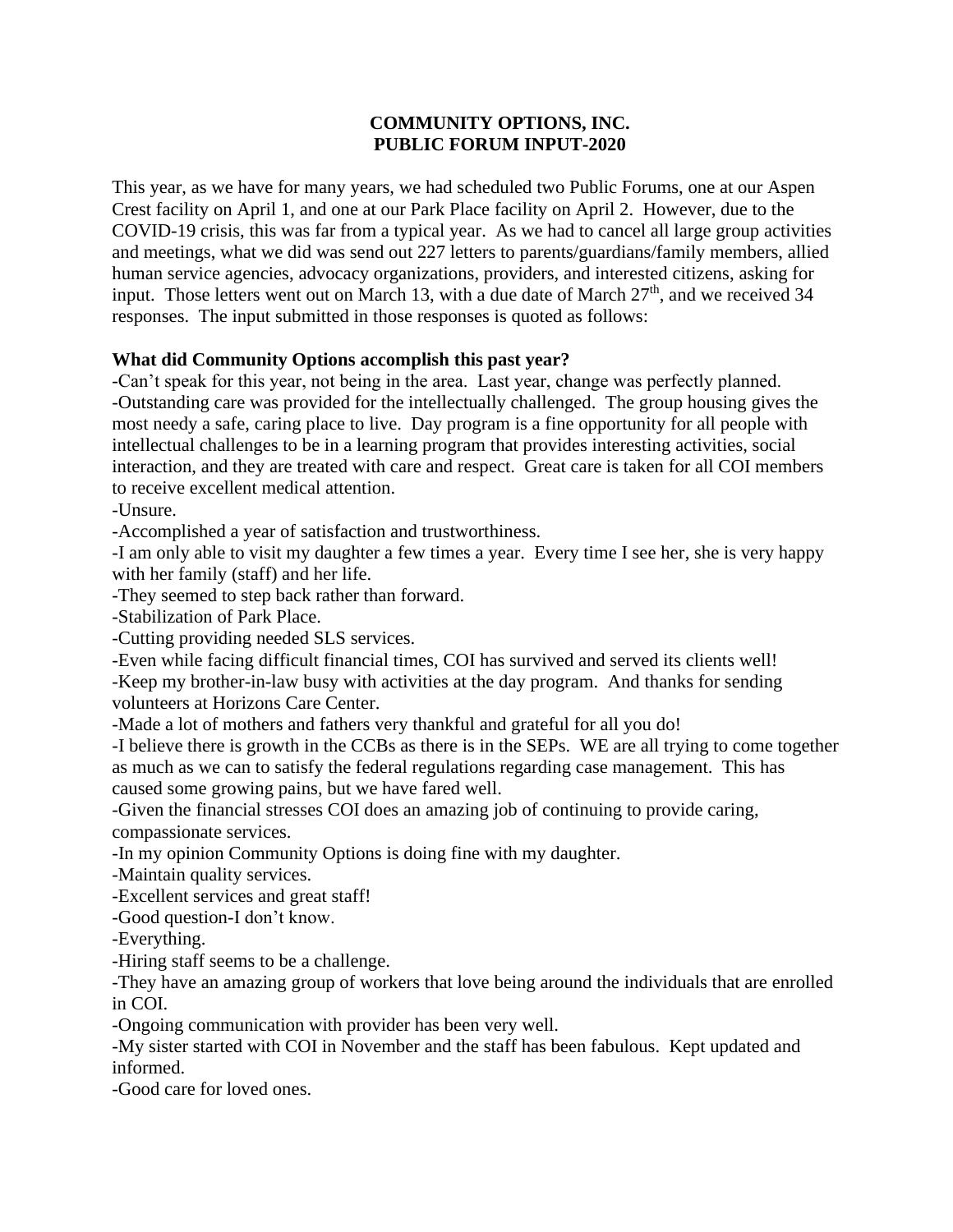## **What would you like to see Community Options accomplish in the coming year?**

-Just keep up the good work as you have been.

-I think if COI can maintain the high level of care given to its clients, that would be a great accomplishment. COI does marvelous work. What would we do without COI?

-I would like to see a bigger push to get the clients into community jobs rather than in the day program with limited exposure to the "real world". I live in Oregon and my local program, Opportunity Foundation, has many of their able clients in community jobs. I would recommend looking at them as an example.

-Same as this past year.

-Getting some contract work at the workshop.

-Keep doing what you have been doing and I believe she will still be happy and satisfied with her life. Thank you for taking good care of her.

-Keeping staffing levels full and well supervised so they can meet client timelines and needs. -Put health and safety above client-driven yesses or nos.

-I would love to see more positive info in the press and to the clients and families directly.

-A little better and faster medical treatment.

-I would like to see Community Options partner up with the Delta County OLTC to ensure we are working together during these changes. I think it is imperative we "learn" the differences and similarities of our programs to better serve our county.

-Obtain adequate funding!

-Maybe after clients are finished with their workshop they could take a walk and get some exercise. I know my daughter likes to sit and watch movies. She doesn't like to exercise.

-Improve staff longevity.

-Reduce staff turnover-a difficult thing to do with limited funds, so good luck with this!

-Job opportunities at Park Place instead of just babysitting.

-Home improvements to group homes-they look awful-dust behind the refrigerators-bathrooms look like substandard motels.

-No change.

-Just keep up the great atmosphere and activities.

-More interaction with elders and seniors and more exposure t cultural and heritage with community. -I would like to see more outings for them.

-Hopefully, COI can use volunteers to work with clients. This would make more connections with people in the community. I have been shocked to frequently find that people I meet from Cedaredge have never heard of or seen Aspen Crest. It seems hidden in plain sight. Even though staff management would be required to use volunteers, it could save money. I realize this may not fit with the state benefits reimbursement system, but this idea should be creatively explored.

-Getting more donations for COI. More, ongoing publicity is needed. See attached newspaper clipping from Strive in Grand Junction. Requests for contributions letters sent out in 2019 and 2018 did not mention if COI is a non-profit such as being a 501 c3 organization. Maybe a "Friends of Community Options" or an associated foundation is needed.

-Some quality care/more outings.

-More fun outings.